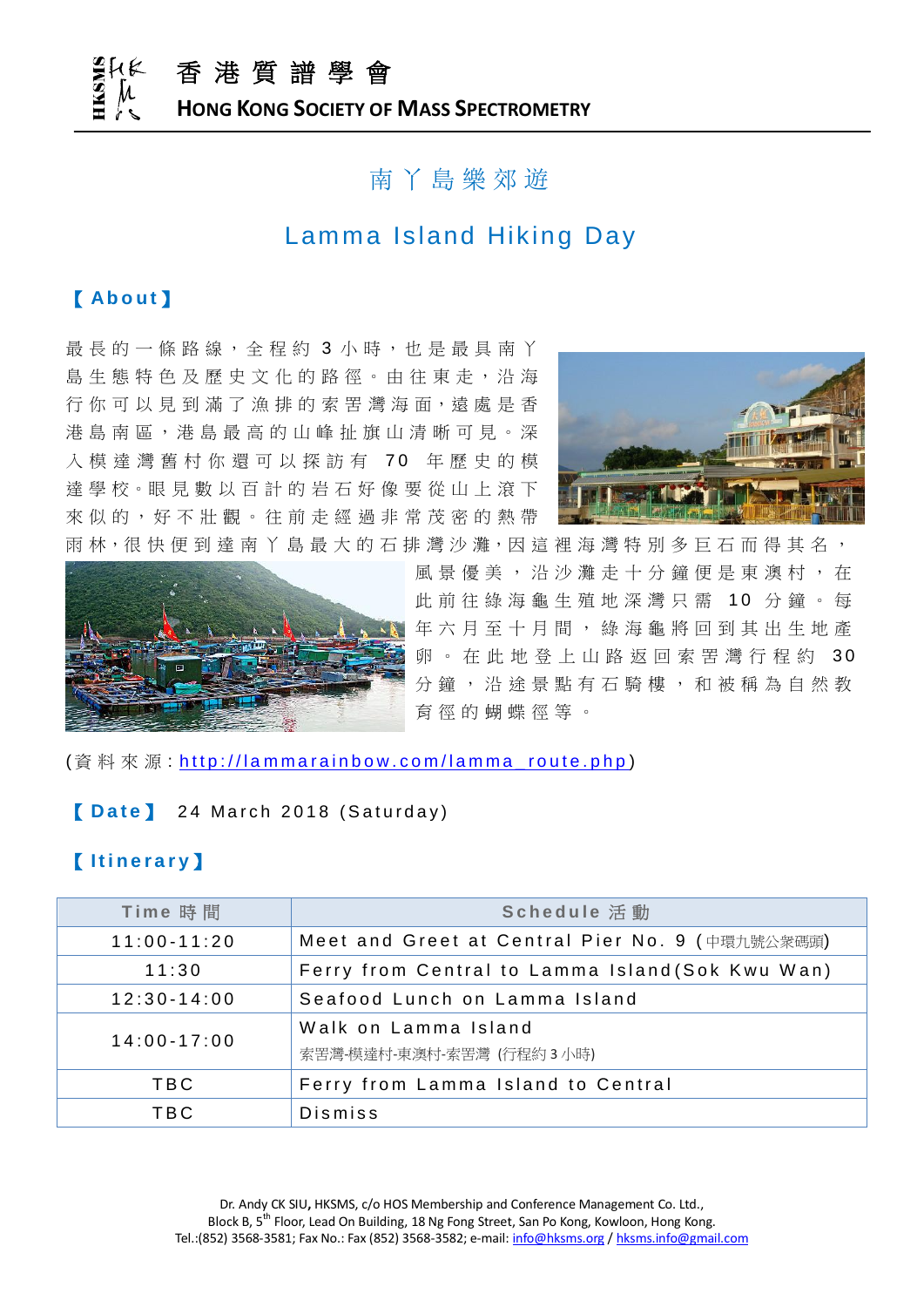

**HONG KONG SOCIETY OF MASS SPECTROMETRY**

## 【 **C a p a c i t y**】

3 6 pax

## 【 **C h a r g e** 】

- $\Diamond$  Nominal Fee of HKD 100.00 for HKSMS member.
- $\Diamond$  Nominal Fee of HKD150.00 for guest (Limit to 2 guests per HKSMS member, but no limitation on spouse and kids)
- $\Diamond$  Same price for adult or children.

## 【 **R e g i s t r a t i o n**】

Registration is only accepted via post on a first-come-first-served basis. Please send your registration form together with your payment cheque to us by post. Registration due date: **19 March 2018**. We will email you once your post is received.